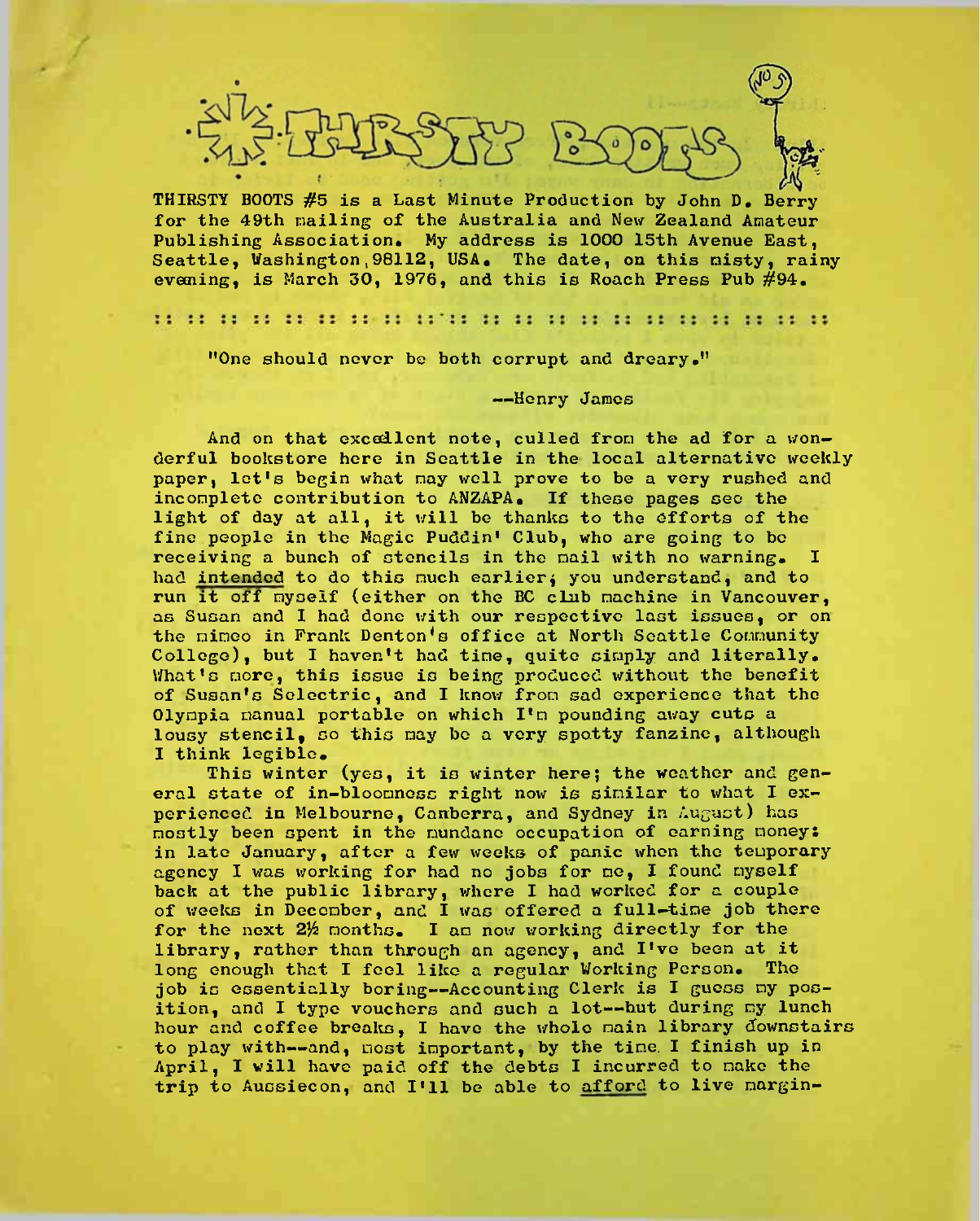### thirsty boats—ii

ally. In the meantime, "Perseverence will further." I'm not Getting much writing done, of any sort, and in fact I seen to be hibernating in cany ways; I'n getting used to living in Seattle, but I've had to put off exploring more of the city until I have more tine.

I have, however, found myself a place to live, as you nay have surmised fron the now address listed after ny nano in the 0B0 last mailings I'n living now in a basenent apartnent under an old house, on top of Capitol Hill, which is one of the nost lively neighborhoods in the city. I know I was getting settled in when I couldn't find things under all the piles of miscellaneous paper in the apartment. Most of the essentials, of furnishing and so forth arc hero now, and I an thoroughly enjoying the feeling of having a place of my own once again. How can a bear hibernate without his cave?

If I'n going to carry on anything nore than a hurried nonologue this nailing, now is tho tino to begin.

# loo connontaires du nailing 48:

DEB KNAPP: Glad to see you and Brian in a mailing, at last! Is the grass all burned white and dry on your island now? I've had it at the back of ny mind to write you a letter for months, but it seems that this fanzine will have to do.

You have a macadenia nut tree! What luxury! The only place in this country that nacadenia nuts (or is it nacadania?) are grown is Hawaii, and they're hideously expensive and hard to cone by anywhere else. But thoroughly delicious. Tho only tines I have a chance to eat then are at expensive parties, if I attend any, and sometimes on conuercial airline flights (the first tine I tasted then was on my first flight to the West Coast, when I was eight or nine years old and my whole idea of tho West Coast was Disneyland). Your land produces an anazing variety of edibles.

Do you have to contend with zoning laws in deternining what kind of house to build? As I'm sure you know well, innovative architecture here is often hampered by restrictive building codes and zoning laws, which were enacted with the intent of maintaining standards of decency in housing, but have the effect of restricting variety; even when your land is outside any town, where you would think you'd have complete freedom, it often turns out to be county zoning laws that bind you. Does New Zealand even have counties? (Does Australia, for that, matter?) What administrative divisions or authorities apply to Waiheke?

Yes. I can envisage a gathering of sf fans in tents all over your farm, and I'd love to be one. I'yo been waiting for somebody to stage a small regional con along those lines--probably in some place like California, where, if you chose your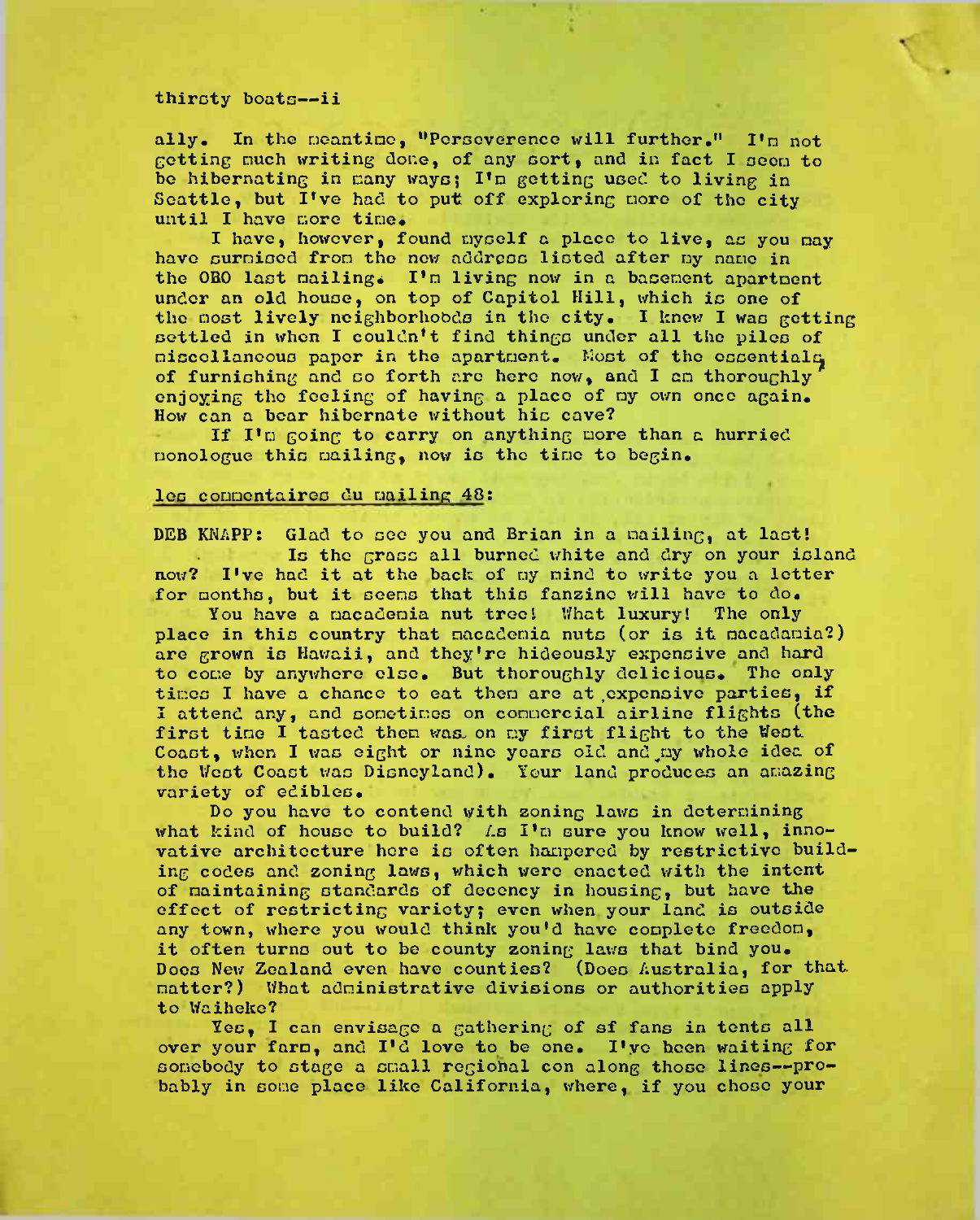# leaky tube—iii

season, you could bo pretty sure it wouldn't rain on you—but bo far no one in North America has had the norvo to escape from the environment of hotels and motels for a con.

BRIAN THUROGOOD: I'm eagerly awaiting the 5x3 full-colour posters of Carey Handfield (with circles and arrows on the back of each one, explaining what each one is?).

CHRISTINE MCGOWAN: No, you never did us how you cane to be on the Aussiecon committee. It's all Carey's fault, you say? Tell us tho true talol

I'm curious about tho train of thought you aluded to and then refused to pursue,aall about "tho modern obsession with concrete images and the decline of abstract thoughts" I also wonder what you do nean by "wickedness." (Evil I can comprehend, especially in the sense of the banality of evil, but the term "wickedness" only conjures up an archaic image in my mind. something along the lines of the sermon we all studied in high school English} "Sinners in the Hands of an Angry God," by Jonathan Edwards, the last of the New England Puritan fire-andbrimstone preachers.) I suspect that I would disagree with you if I had a better idea what you were trying to say.

What a lovely line! Describing Canberra: "It is altogether a Most Unnatural place and full of politicians to boot." The capitals of both the United States and Canada were similarly chosen—or rather plunked down on top of hitherto unsuspecting towns (now that's probably not true; they probably vied for the chance)--to be midway between two antagonistic sections of tho country: in Canada's case, along the Ottawa River, the boundary between French Quebec and English Ontario; in the US's case, along the Potomac, roughly between the North and tho South. In both cases, the new capitals were situated on mosquito-ridden swamps. Both cities have a certain amount of character, and can be interesting places to live if you ignore tho fact that they're tho capitals. Canberra, although younger than either, seemed to me to have a small amount of character and texture in its older part; give the city time. At least it's located in what looks like very nice country, and not on a swamp.

Another lovely line: "...you know what it's like when you get the itch to leave home oven if it does mean eating your own cooking...."

LEIGH EDMONDS: First, an old comment I meant to make months ago: my mind was, indeed, befuzzed with alcohol and/or lack of sloop when you asked me if I'd been talking about you when I wrote about The Run-On Sentence in Australian Literature; at the time you asked, I forgot the original context of my own remarks, remembering only that I was bugged by  $\cdot$ the lack of commas and semicolons in your writing. Really,